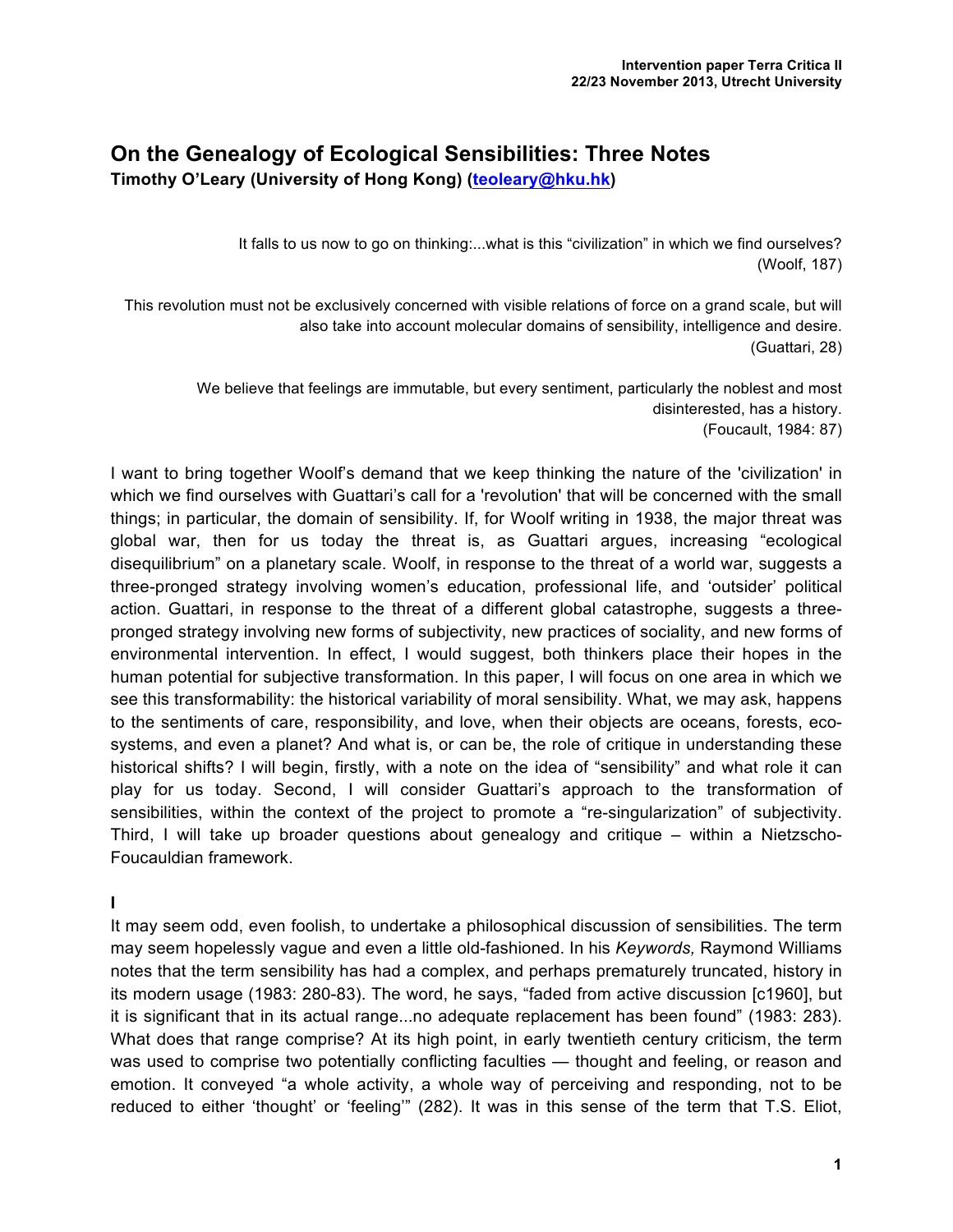writing in 1921, could bemoan what he calls the "dissociation of sensibility" that, in his view, marks a transition in seventeenth century English poetry. Eliot's essay is worth looking at here, not so much for its theory about a seventeenth rupture in English poetry, or for the insight it offers into Eliot's critical mindset, but for the very broad, and yet quite precise, way in which the term sensibility is used.

The essay was originally published in 1921 as a review of an anthology of the English 'metaphysical' poets (Eliot, 1951). In it, Eliot seeks to assist in the rehabilitation of this group of poets, largely by arguing that they represent a high point in English poetry, due to their ability to integrate thought and feeling. As Eliot says, "a thought to Donne was an experience; it modified his sensibility". He and his fellow metaphysical poets "possessed a mechanism of sensibility which could devour any kind of experience". By the end of the seventeenth century, however, thought and feeling could no longer be combined in this way. In Eliot's view, later poets, such as Milton, were incapable of this kind of synthesis; they could of course think, but their thought reflected upon their feeling, rather than being imbricated with it. In contrast, the metaphysical poets embody the highest capacity for integration. Eliot describes this capacity in the following way:

When a poet's mind is perfectly equipped for its work, it is constantly amalgamating disparate experience; the ordinary man's experience is chaotic, irregular, fragmentary. The latter falls in love, or reads Spinoza, and these two experiences have nothing to do with each other, or with the noise of the typewriter or the smell of cooking.

Putting aside, if we can, the inherent elitism of this contrast between poet and ordinary person, we can recognise here a concept of sensibility in which the sensory/emotional and the intellectual/rational are inseparable. But this is a form of sensibility that, according to Eliot, is under constant threat in the modern world. For us, thought and feeling are not only dissociated, they are *supposed to be* separate. In the field of poetry, Eliot suggests that to make up for this one-sidedness would require that we not only look into the "heart", but also into "the cerebral cortex, the nervous system, and the digestive tracts".

When investigating the transformation in our ecological sensibilities, we might say there is a similar need. The advantage of using the concept of sensibility here is that it compels us to take into consideration more than our reasoned principles, along with their application to practical problems – this, as Guattari points out, has been the inadequate approach of many 'traditional' responses to ecological problems. Thinking in terms of sensibility, in contrast, allows us to see both the nature of the transformation that is required and also to see some of the tools that might make that possible.

## **II**

Guattari draws our attention to the apparatuses (dispositifs) of "the production of subjectivity" (34) and encourages us to give up thinking in terms of "the subject" and instead consider the "components of subjectification" that work more or less independently of each other (36). This gives us a way to begin thinking about transformations in sensibilities. First, we must make a fundamental distinction between the "individual" and "subjectivity". Guattari suggests that the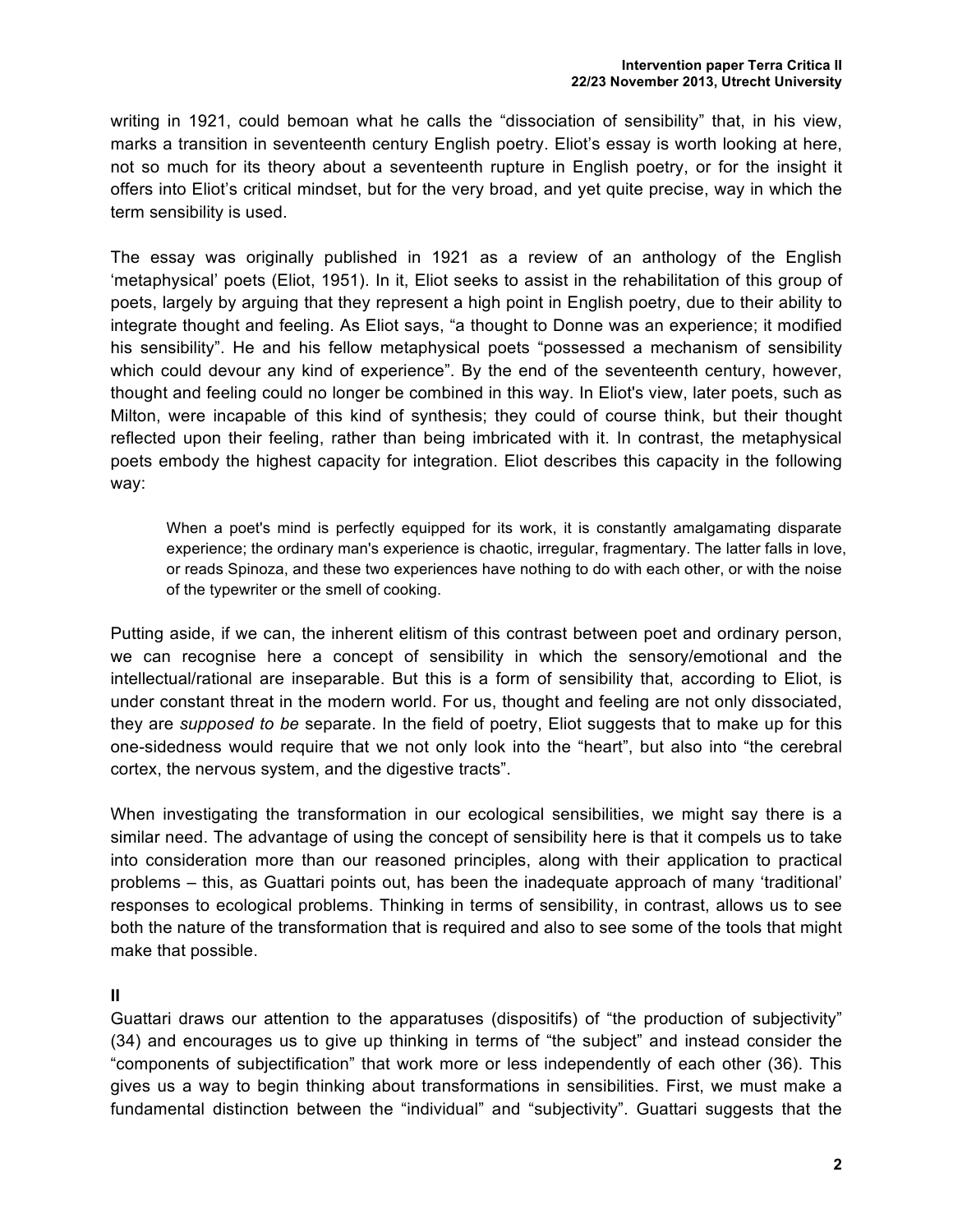individual is merely the "terminal", the end point, for processes of subjectification that have their starting points in collective, social, public processes:

Vectors of subjectification do not necessarily pass through the individual, which in reality appears to be something like a 'terminal' for processes that involve human groups, socioeconomic ensembles, data-processing machines, etc. Therefore, interiority establishes itself at the crossroads of multiple components, each relatively autonomous in relation to the other, and, if need be, in open conflict. (36)

What this means is that if we wish to investigate the history of, for example, our moral sensibilities, we will need to focus on those extra-individual, exterior processes. A major task for this critical history (aka genealogy), therefore, will be to identify (and evaluate?) the processes that currently, in this civilization, in-form our ecological sensibilities. Guattari suggests "human groups, socio-economic ensembles, data-processing machines", which we would need to update to include the apparatus of Web 2.0, new social media, etc. The question then would be, how and with what effect does this extra- individual apparatus mould, form, and create our newly emerging ecological sensibilities? We could, for example, ask whether the responsibilisation and moralisation of eco-behaviour, considered as components of subjectification, contribute to producing a dull passive subject OR a singular creative subject OR something in between, less extreme?

## **III**

Is it the case that a historical analysis of our (ethical) sensibilities would be, necessarily, *critical?*  And, if so, why? To answer these questions fully we would have to detail the relation between the Nietzschean/Foucauldian practice of genealogy and the project of *critique.* For the moment, let's just point to two instances in which this connection is made. In *The Gay Science,* Nietzsche announces the project of a history of moral feelings – "a history of love, of avarice, of envy, of conscience, of piety, of cruelty" (GS, 7). If such a history were written, he says, it would lead to the annihilation of many of our most dearly-held values; and such a destruction would open up a space for a great experimentation. In other words: genealogy of morality => destruction of values => experimentation (or, in Guattari's terms, a "resingularization" of subjectivity). Foucault, for his part, makes the connection in this way:

criticism [la *critique]* – understood as analysis of the historical conditions that bear on the creation of links to truth, to rules, and to the self – does not mark out impassable boundaries or describe closed systems; it brings to light transformable singularities. (Foucault, 1997: 201)

In other words, critique – understood as genealogy – brings to light those points at which transformation can be effected. In Guattari's terms:

The reconquest of a degree of creative autonomy in one particular domain encourages conquests in other domains – the catalyst for a gradual reforging and renewal of humanity's confidence in itself starting at the most miniscule level. (69)

Thus, from the most miniscule level, a potential transformation in the molecular domain of